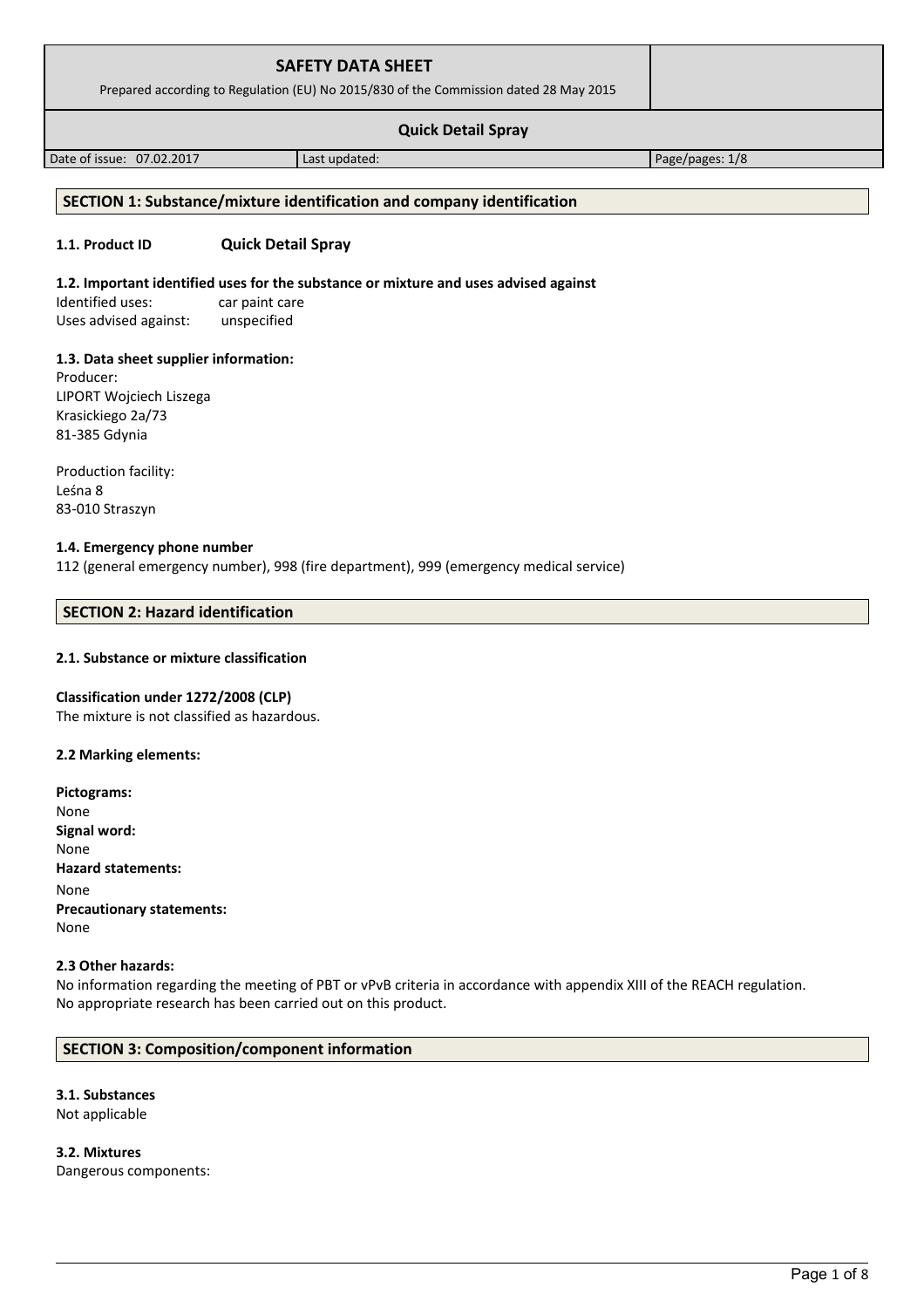# **SAFETY DATA SHEET**

Prepared according to Regulation (EU) No 2015/830 of the Commission dated 28 May 2015

## **Quick Detail Spray**

Date of issue: 07.02.2017 | Last updated: Page/pages: 2/8

|                   |                    | <b>CLP classification</b>    |                                |
|-------------------|--------------------|------------------------------|--------------------------------|
| <b>Product ID</b> | Quantity<br>$[\%]$ | <b>Hazard classification</b> | <b>Hazard statements codes</b> |
| ---               | $---$              | $- - -$                      | $---$                          |

The full meaning of hazard statements has been given in section 16

#### **SECTION 4: First aid measures**

#### **4.1. Description of first aid measures**

#### **Routes of exposure:**

Inhalation, ingestion, skin and eye contact.

#### **Inhalation:**

Take the affected person out into fresh air. Place in a comfortable position. Ensure peace and protect against heat loss. Provide medical assistance if necessary.

#### **Consumption:**

Rinse mouth with water, drink 2-3 cups of water, consult a doctor. Do not induce vomiting. If unconscious do not give anything by mouth.

Transport the affected person to hospital if necessary. Ensure peace, place in a lying position and protect against heat loss.

#### **Eye contact:**

Remove any contact lenses if possible.

Flush with plenty of lukewarm water for 10–15 minutes with eyelids wide open. Place the upper eyelid on the lower eyelid from time to time. Cover the eyes with a compress.

Provide ophthalmologist assistance if necessary.

#### **Skin contact:**

Take off the contaminated clothes and shoes.

Wash the contaminated skin with plenty of water and then with water containing mild soap.

Seek medical attention if skin irritation persists.

# **4.2. Most important symptoms and effects, both acute and delayed**

No further data available.

#### **4.3. Indication of any immediate medical attention and special treatment needed**

The course of action is decided on by a medical doctor, based on an examination of the person affected.

# **SECTION 5: Fire emergency procedure**

#### **5.1. Extinguishing agents:**

**Suitable extinguishing agents:** alcohol-resistant foam or dry extinguishing agents, carbon dioxide extinguishers, sand, soil, water aerosol. Choose extinguishing agents based on the conditions of the environment. **Unsuitable extinguishing agents:** none

## **5.2. Special threats related to the substance or mixture**

In case of fire, high temperatures cause a release of hazardous decomposition products.

#### **5.3. Information for the fire department**

Spray the containers located in the fire area with water, remove from the hazardous area if possible. In case of a fire in an enclosed environment, use protective clothing and compressed air breathing apparatus. Do not allow the extinguishing agents into ground waters, surface waters, or sewage systems.

# **SECTION 6: Measures regarding accidental release into the environment**

#### **6.1. Individual safety measures, protective equipment and emergency procedures**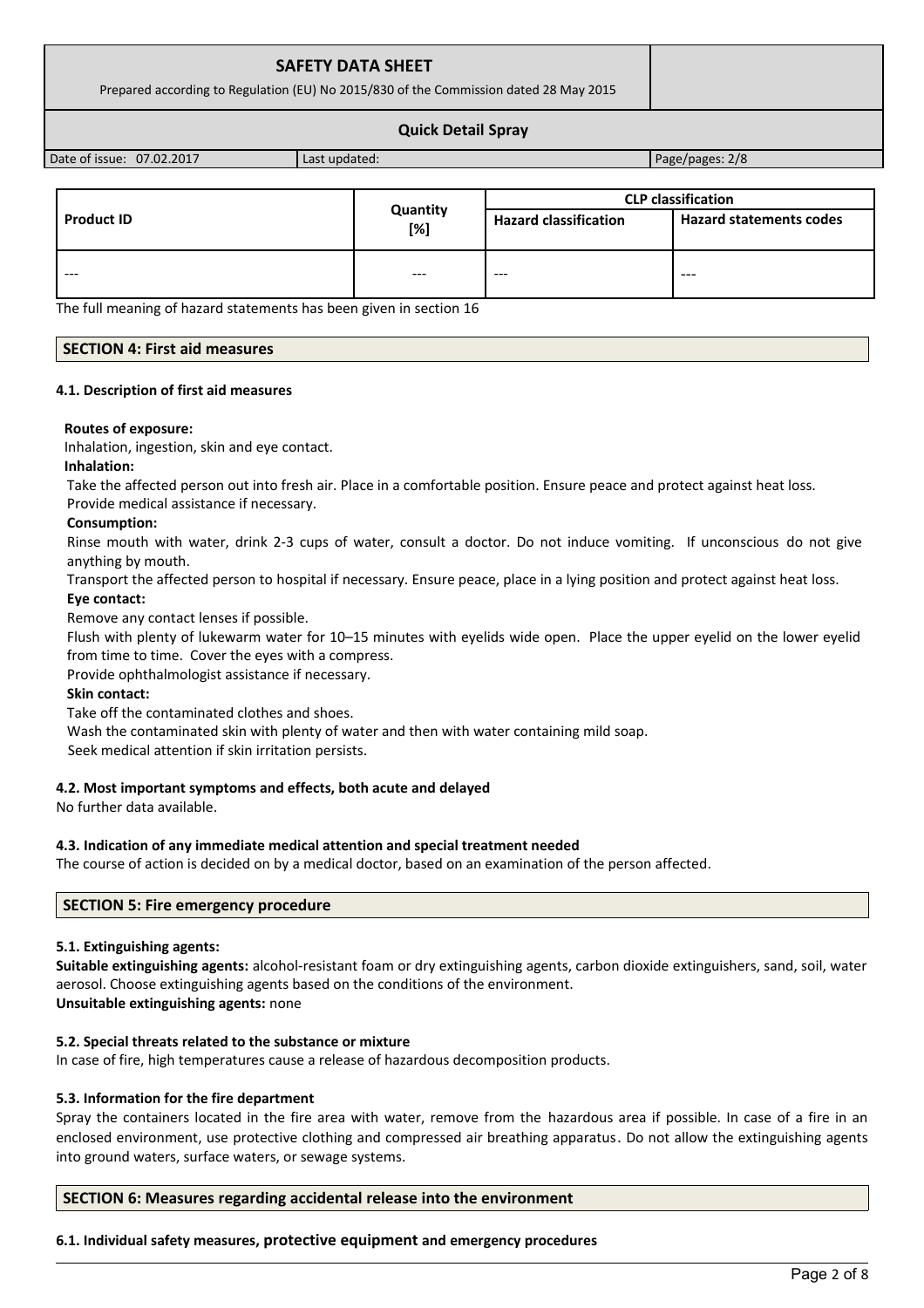| <b>SAFETY DATA SHEET</b><br>Prepared according to Regulation (EU) No 2015/830 of the Commission dated 28 May 2015 |               |                 |
|-------------------------------------------------------------------------------------------------------------------|---------------|-----------------|
| <b>Quick Detail Spray</b>                                                                                         |               |                 |
| Date of issue: 07.02.2017                                                                                         | Last updated: | Page/pages: 3/8 |

For persons other than emergency personnel: notify the appropriate authorities of the emergency. Remove any persons not participating in the containment procedures from the contamination area. For emergency personnel: Ensure proper ventilation, use individual safety measures.

# **6.2. Environmental safety measures**

Prevent the contamination from spreading into sewage systems and water reservoirs.

# **6.3. Methods of removing and preventing the spread of contamination:**

Prevent the contamination from spreading and attempt removal using absorptive materials (sand, diatomite, universal absorbent), place the contaminated materials in properly marked containers for subsequent utilization in accordance with the mandatory provisions of the law.

#### **6.4. References to other sections**

Product waste disposal – see section 13 of this data sheet. Individual protective measures – see section 8 of this data sheet.

### **SECTION 7: Storage and use of substances and mixtures**

**7.1. Precautions for safe handling Recommendations for handling the mixture**  Avoid direct contact with the mixture. Avoid inhalation. Prevent from spreading into sewage systems. **Apply general provisions of the industrial work hygiene**  Do not eat, drink or smoke when using the product. Replace the contaminated clothing. Wash hands thoroughly after handling. Wash contaminated clothing before reusing. Wash hands and face before breaks at work.

# **7.2. Safe storage regulations, including any mutual incompatibility information**

Store in a well-ventilated area. Keep container tightly closed. Store in a cool place.

Protect from sunlight and sources of heat.

Do not store with food or animal feeding stuffs.

Always use containers made of materials analogous to the original ones. Open containers should be handled very carefully so as to prevent spillage.

Do not handle until all safety precautions have been read and understood.

# **7.3. Specific end use(s)**

See section 1.2 of this data sheet.

# **SECTION 8: Exposure controls/individual protective measures**

#### **8.1. Control parameters**

#### **The national highest acceptable concentration values in the work environment**

in accordance with the Notice of the Minister of Labor and Social Policy of 6 June 2014 on the highest acceptable concentration and intensity of factors detrimental to health in the work environment (Dz.U. (Journal of Laws) 2014, item 817).

| <b>NAME OF THE SUBSTANCE</b> | IC    | NDS(mg/m3) | <b>NDSCh</b> $(mg/m^3)$ | $NDSP$ (mg/m3) |
|------------------------------|-------|------------|-------------------------|----------------|
| ---                          | $---$ | $- - -$    | $- - -$                 | $- - -$        |

## **8.2. Exposure controls**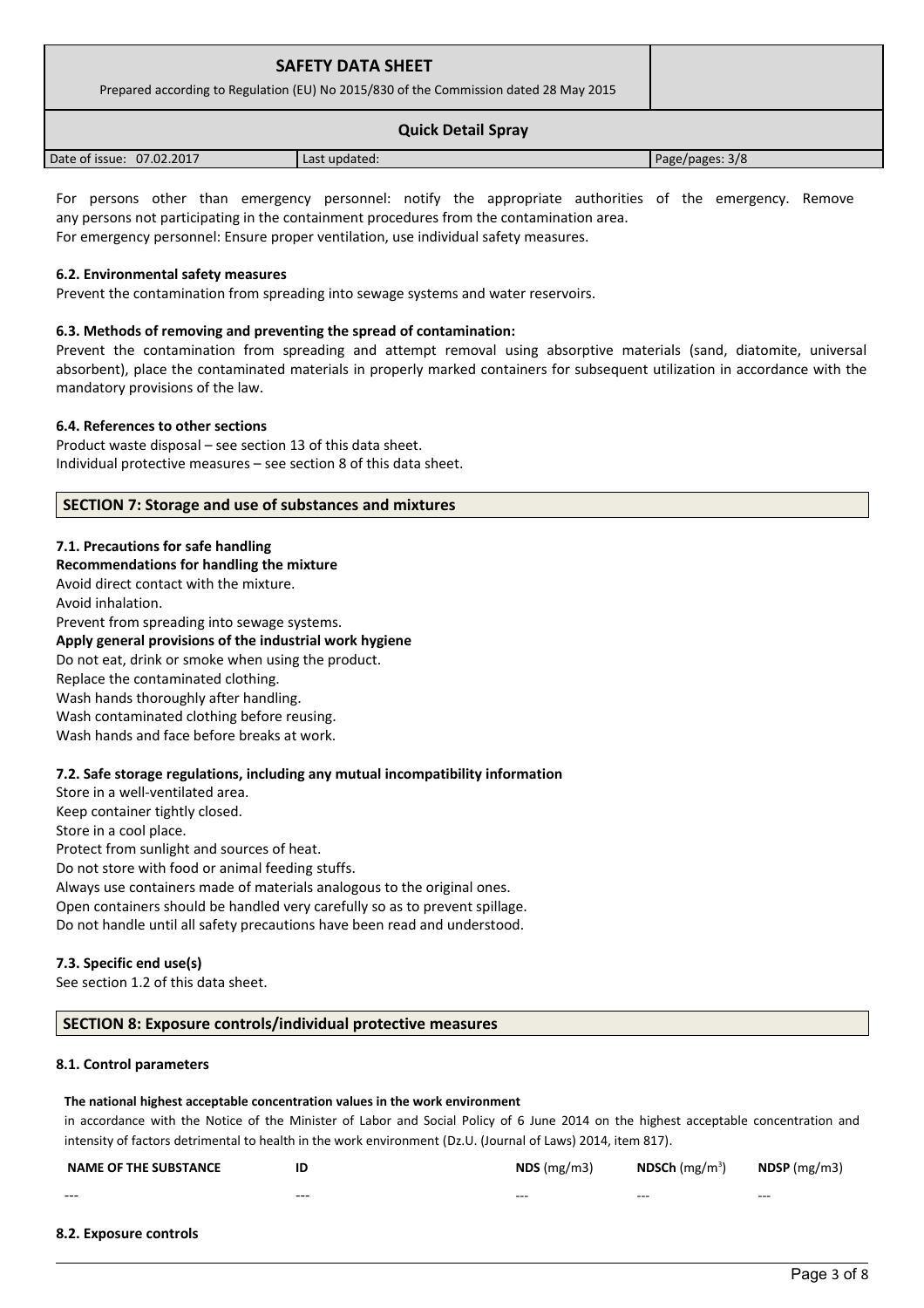|                                                                                                          | <b>SAFETY DATA SHEET</b><br>Prepared according to Regulation (EU) No 2015/830 of the Commission dated 28 May 2015 |                 |  |
|----------------------------------------------------------------------------------------------------------|-------------------------------------------------------------------------------------------------------------------|-----------------|--|
| <b>Quick Detail Spray</b>                                                                                |                                                                                                                   |                 |  |
| Date of issue: 07.02.2017                                                                                | Last updated:                                                                                                     | Page/pages: 4/8 |  |
| Appropriate technical control measures: Storage rooms and work stations should be adequately ventilated. |                                                                                                                   |                 |  |

**Appropriate technical control measures** General room ventilation is recommended. **Individual safety measures Face and eye protection** Not required under normal conditions of use. **Skin protection** 

### **Hand protection**

Not required under normal conditions of use.

### *Body protection*

Use protective workwear.

The selection of individual protection measures must be made taking into account the concentration and quantity of the hazardous substance occurring in the work environment.

#### **Respiratory tract protection**

Not required under normal conditions of use.

### **Environment exposure controls**

Do not discharge into sewage systems or ground waters.

# **General safety and hygiene recommendations**

Follow good hygiene practice.

# **SECTION 9: Physical and chemical properties**

# **9.1. Basic physical and chemical property information**

| Appearance:                                   | Under normal conditions: liquid |
|-----------------------------------------------|---------------------------------|
| Color:                                        | Unspecified                     |
| Odor:                                         | <b>Distinctive</b>              |
| <b>Odor threshold:</b>                        | Unspecified                     |
| pH:                                           | Unspecified                     |
| <b>Melting point/freezing point:</b>          | Unspecified                     |
| Initial boiling point and boiling range:      | Unspecified                     |
| Flash point:                                  | Unspecified                     |
| Flammability (solid, gas):                    | Unspecified                     |
| Upper/lower flammability or explosive limits: | Unspecified                     |
| Vapor pressure:                               | $23$ hPa                        |
| Vapor density:                                | Unspecified                     |
| <b>Relative density:</b>                      | 0.99 $g/cm^{3}$                 |
| Solubility:                                   | Completely miscible in water    |
| Partition coefficient: n-octanol/water:       | Unspecified                     |
| Auto-ignition temperature:                    | Unspecified                     |
| <b>Decomposition temperature:</b>             | Unspecified                     |
| <b>Viscosity:</b>                             | Unspecified                     |
| <b>Explosive properties:</b>                  | Not applicable                  |
| <b>Oxidizing properties:</b>                  | Not applicable                  |
| 9.2. Additional information                   |                                 |
| Fire point:                                   | $400^{\circ}$ C                 |
|                                               |                                 |

# **SECTION 10: Stability and reactivity**

#### **10.1. Reactivity**

The mixture is chemically stable under normal conditions.

# **10.2. Chemical stability**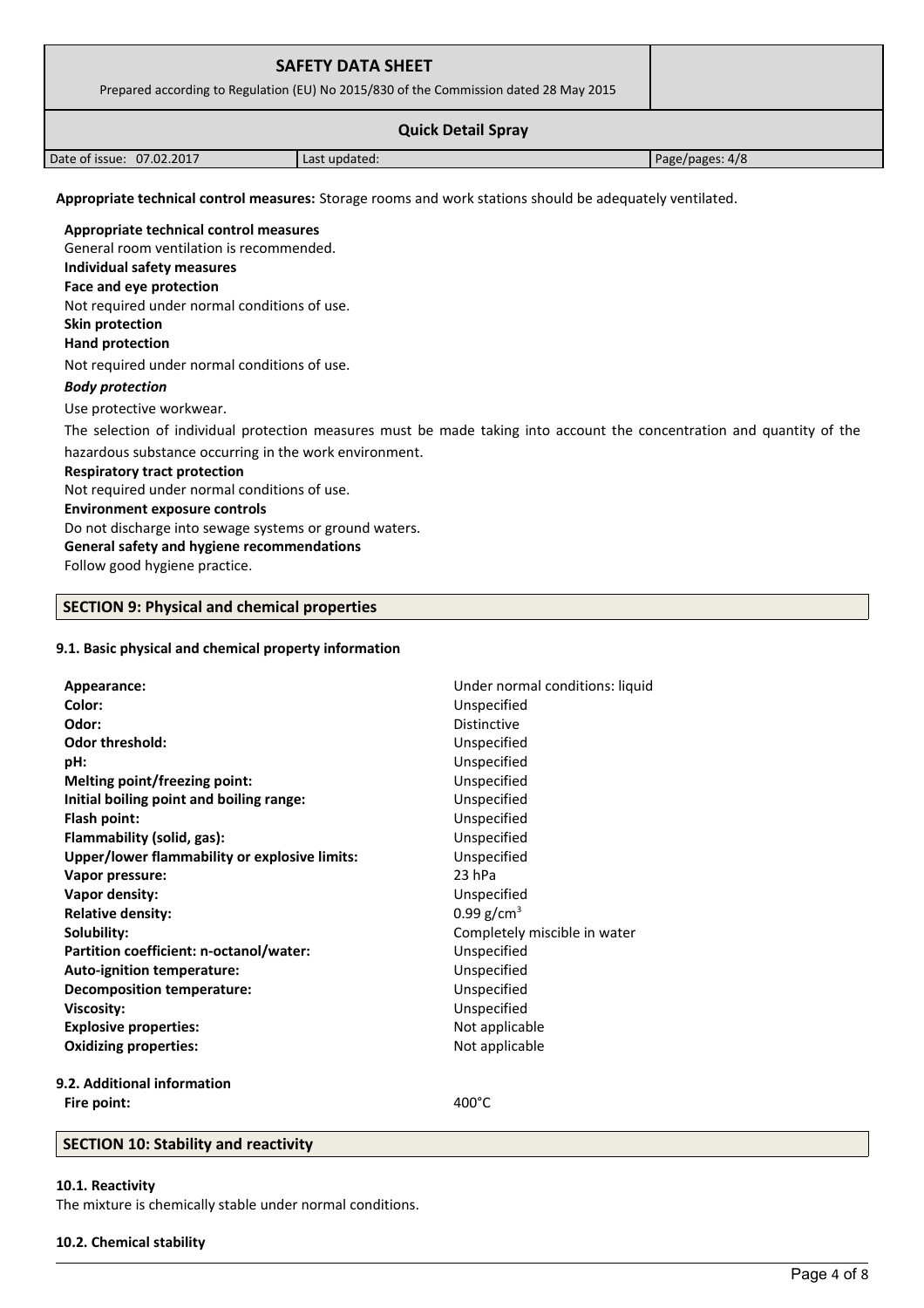| <b>SAFETY DATA SHEET</b><br>Prepared according to Regulation (EU) No 2015/830 of the Commission dated 28 May 2015 |               |                 |  |
|-------------------------------------------------------------------------------------------------------------------|---------------|-----------------|--|
| <b>Quick Detail Spray</b>                                                                                         |               |                 |  |
| Date of issue: 07.02.2017                                                                                         | Last updated: | Page/pages: 5/8 |  |

The product is stable when properly used, stored and transported.

## **10.3. Potential for hazardous reactions**

None

#### **10.4. Conditions to avoid**

Avoid high temperatures, direct sunlight, hot surfaces and open fire.

# **10.5. Incompatible materials**

None

# **10.6. Hazardous decomposition products**

Do not occur when used in accordance with its purpose.

# **SECTION 11: Toxicological information**

### **11.1. Information regarding toxicological effects**

#### **Acute toxicity**

Based on available data, the classification criteria are not met. **Skin corrosion/irritation** Based on available data, the classification criteria are not met. **Serious eye injury/irritation** Based on available data, the classification criteria are not met. **Allergenic influence on respiratory tract or skin** Based on available data, the classification criteria are not met. **Mutagenic influence on reproductive cells** Based on available data, the classification criteria are not met. **Carcinogenicity** Based on available data, the classification criteria are not met. **Harmful influence on reproductive organs** Based on available data, the classification criteria are not met. **Toxic influence on target organs – single exposure** Based on available data, the classification criteria are not met. **Toxic influence on target organs – repeated exposure** Based on available data, the classification criteria are not met. **Hazard caused by aspiration** Based on available data, the classification criteria are not met.

# **SECTION 12: Environmental information**

**12.1. Toxicity** No data

**12.2. Durability and dissolution potential** No data

**12.3. Bioaccumulation capacity** No data

**12.4. Soil mobility** No data

**12.5. Results of PBT and vPvB properties evaluation** No data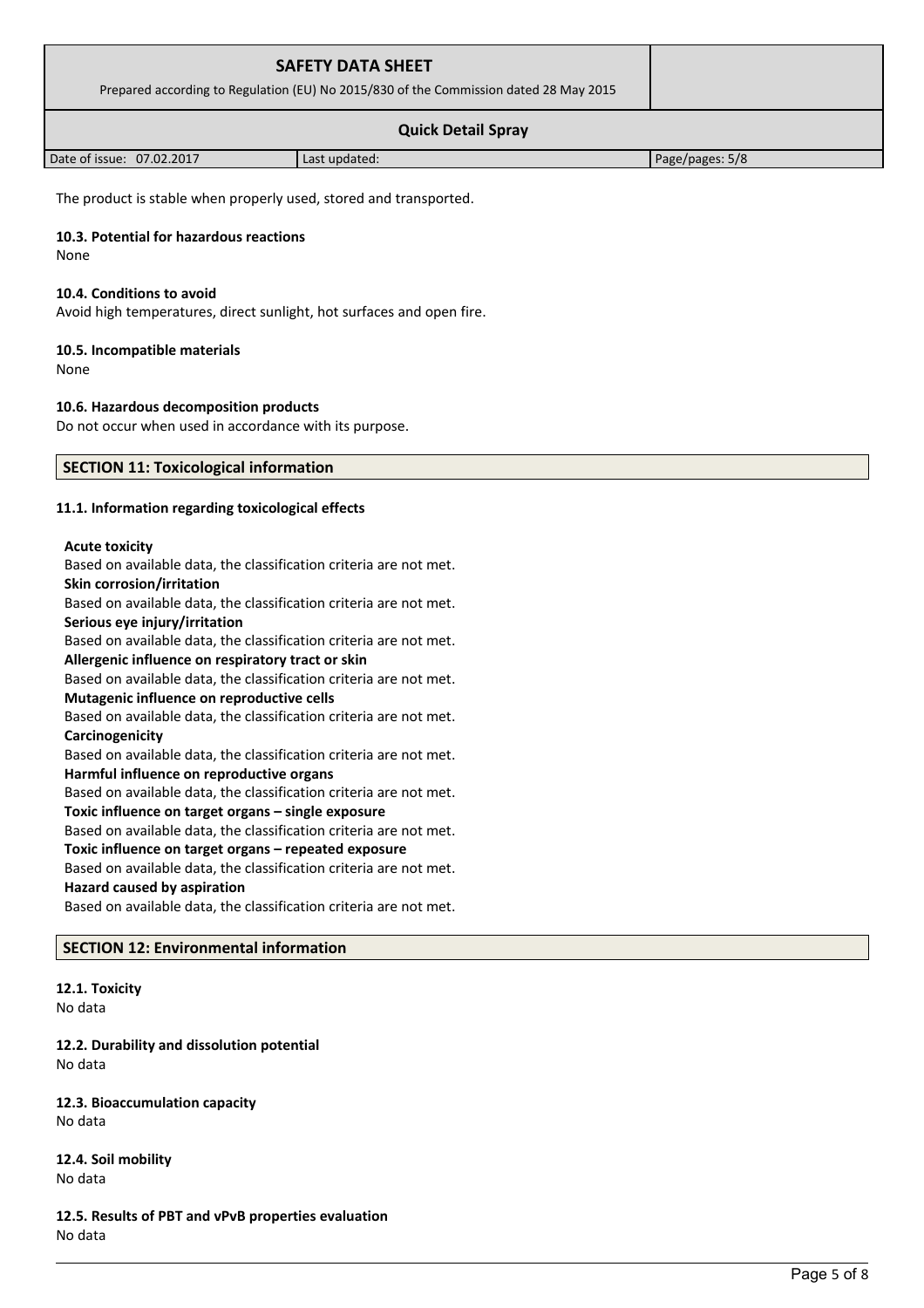| <b>SAFETY DATA SHEET</b>                                                              |  |
|---------------------------------------------------------------------------------------|--|
| Prepared according to Regulation (EU) No 2015/830 of the Commission dated 28 May 2015 |  |
| <b>Quick Detail Spray</b>                                                             |  |

Date of issue: 07.02.2017 | Last updated: Page/pages: 6/8

**12.6. Other harmful effects** No data

# **SECTION 13: Waste disposal**

# **13.1. Waste disposal methods**

Empty containers should be transported to an authorized company in order to be reprocessed or recycled. Do not store with municipal waste.

Do not discharge into sewage systems, surface waters or wastewater.

**Waste code**

Act of 14 December 2012 on waste (Dz.U. (Journal of Laws) 2013, item 21).

Regulation of the Minister of Environment of 9 September 2014 on the waste catalogue (Dz.U. (Journal of Laws) 2014, item 1923).

The waste code must be assigned individually at the location where the waste is produced, depending on the industry in which it is used.

# **SECTION 14: Transport information**

| 14.1.<br>14.2.<br>14.3. | UN number<br>UN proper shipping name<br><b>Transport hazard class(es)</b><br>Warning sticker No. | <b>ADR/RID</b><br>---<br>---<br>--- | <b>IMGD</b><br>$---$<br>---<br>---<br>$---$ | <b>IATA</b><br>$---$<br>$---$<br>$---$ |
|-------------------------|--------------------------------------------------------------------------------------------------|-------------------------------------|---------------------------------------------|----------------------------------------|
| 14.4.                   | Packing group                                                                                    | ---                                 | ---                                         | $---$                                  |
| 14.5.<br>14.6.          | Threat to the environment                                                                        | ---                                 | $---$                                       | $---$                                  |
|                         | Special precautions for users                                                                    |                                     | Not applicable                              |                                        |
| 14.7.                   | Bulk transport in accordance with the MARPOL<br>convention appendix II and the IBC code          |                                     | Not applicable                              |                                        |

# **SECTION 15: Legal information**

# **15.1. Provisions of the law regarding safety and protection of the environment in relation to the substance or mixture**

# **This safety data sheet has been drawn up based on the following legal acts:**

- 1. Regulation (EC) No 1907/2006 of the European Parliament and of the Council of 18 December 2006 concerning the Registration, Evaluation, Authorization and Restriction of Chemicals (REACH), establishing a European Chemicals Agency, amending Directive 1999/45/EC and repealing Council Regulation (EEC) No 793/93 and Commission Regulation (EC) No 1488/94 as well as Council Directive 76/769/EEC and Commission Directives 91/155/EEC, 93/67/EEC, 93/105/EC and 2000/21/EC.
- 2. Regulation (EC) No 1272/2008 of the European Parliament and of the Council of 16 December 2008 on classification, labeling and packaging of substances and mixtures, amending and repealing Directives 67/548/EEC and 1999/45/EC, and amending Regulation (EC) No 1907/2006. [ATP1, ATP2, ATP3, ATP4, ATP5, ATP6]
- 3. Commission Regulation (EU) 2015/830 of 28 May 2015 amending Regulation (EC) No 1907/2006 of the European Parliament and of the Council on the Registration, Evaluation, Authorization and Restriction of Chemicals (REACH) as corrected (replaces Regulation EC No 453/2015)
- 4. Act of 25 February 2011 on the chemical substances and their mixtures (DZ.U. (Journal of Laws) No 63, item 322 with amendments).
- 5. Regulation of the Minister of Labor and Social Policy of 6 June 2014 on the maximum permissible concentration and intensity of agents harmful to health in the work environment (Dz.U. (Journal of Laws) item 817).
- 6. Act of 14 December 2012 on waste (Dz.U. (Journal of Laws) 2013, item 21).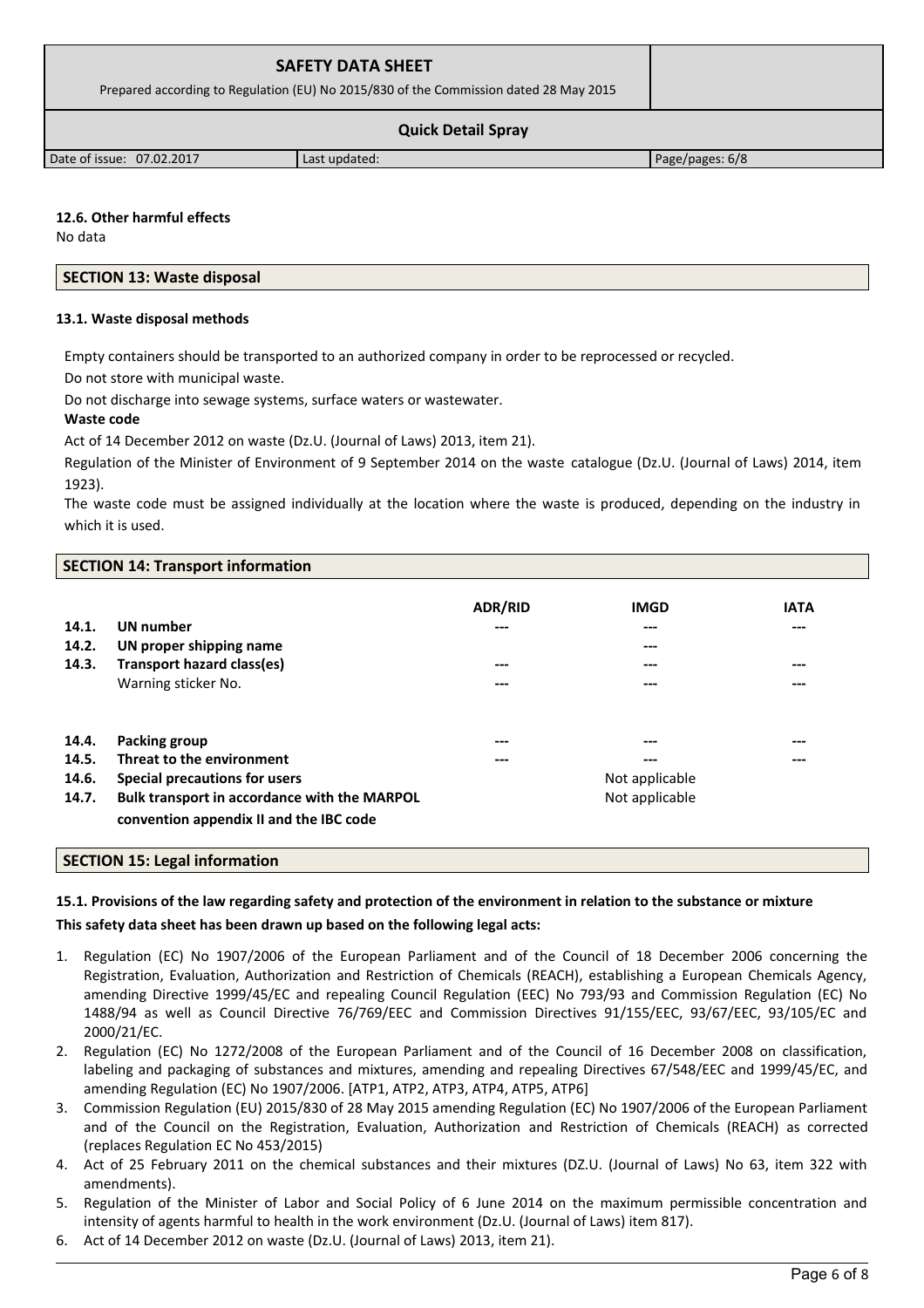| <b>SAFETY DATA SHEET</b><br>Prepared according to Regulation (EU) No 2015/830 of the Commission dated 28 May 2015 |               |                 |
|-------------------------------------------------------------------------------------------------------------------|---------------|-----------------|
|                                                                                                                   |               |                 |
| Date of issue: 07.02.2017                                                                                         | Last updated: | Page/pages: 7/8 |

- 7. Regulation of the Minister of Environment of 9 September 2014 on the waste catalogue (Dz.U. (Journal of Laws) 2014, item 1923).
- 8. Classification of dangerous goods according to the European Agreement concerning the International Carriage of Dangerous Goods by Road (ADR).
- 9. Regulation of the Minister of Labor and Social Policy of 26 September 1997 on general provisions of occupational safety and health (Dz.U. (Journal of Laws) 2003 No 169, item 1650 with amendments).
- 10. Regulation of the Minister of Health of 30 December 2004 on occupational health and safety related to the presence of chemical agents in the workplace (Dz.U. (Journal of Laws) 2005 No 11, item 86 with amendments). Regulation of the Minister of Economy of 21 December 2005 on essential requirements for personal protection (Dz.U. (Journal of Laws) No 259, item 2173).

# **15.2. Chemical safety evaluation**

No chemical safety evaluation for the mixture.

# **SECTION 16: Additional information**

List of hazard statements from section: 3 none

### **CAS** (Chemical Abstracts Service)

**EC number** means one of the following:

- the number of the substance as given in the European Inventory of Existing Chemical Substances (EINECS),
- the number of the substance as given in the European List of Notified Chemical Substances (ELINCS)
- the number in the inventory of chemical substances listed in the European Commission's publication "No-longer polymers"

# **Description of used abbreviations, acronyms and symbols:**

**NDS** - maximum allowable concentration of substances hazardous to health in work environment

**NDSCh** - temporary maximum allowable concentration

**NDSP** - highest maximum allowable concentration

**UN number** - the four-digit number that identifies hazardous materials and articles (UN No)

**ADR** - the European Agreement concerning the International Carriage of Dangerous Goods by Road

**RID** - the Regulation concerning the International Carriage of Dangerous Goods by Rail

**IMDG** - International Maritime Dangerous Goods Code

**IATA** – International Air Transport Association

**vPvB** (substance) very Persistent very Bioaccumulable

**PBT** (substance) Persistent Bioaccumulative Toxic

**LD50** Lethal dose required to kill half the members of a tested population

**LC50** Lethal concentration required to kill half the members of a tested population

**ECX** Concentration at which X% inhibition of growth or growth rate is observed

**NOEL** The highest concentration with no effect observed

**BOD** Biochemical Oxygen Demand (BZT) pl: Biochemiczne Zapotrzebowanie Tlenu

**COD** Chemical Oxygen Demand (ChZT) pl: Chemiczne Zapotrzebowanie Tlenu

**ThOD** Theoretical Oxygen Demand - pl: Teoretyczne Zapotrzebowanie Tlenu

# **Additional information:**

The product described in the safety data sheet should be kept and used in accordance with the good industrial practice and all legal regulations.

The information included in the safety data sheet, based on the current knowledge, is aimed at the description of the product from the point of view of the legal regulations concerning safety, health and environment protection. They should not be construed as a warranty for any specific properties.

The user is responsible for ensuring conditions of safe use of the product and is liable for the effects of the improper use of this product.

The safety data sheet has been issued by: EKOS S.C.